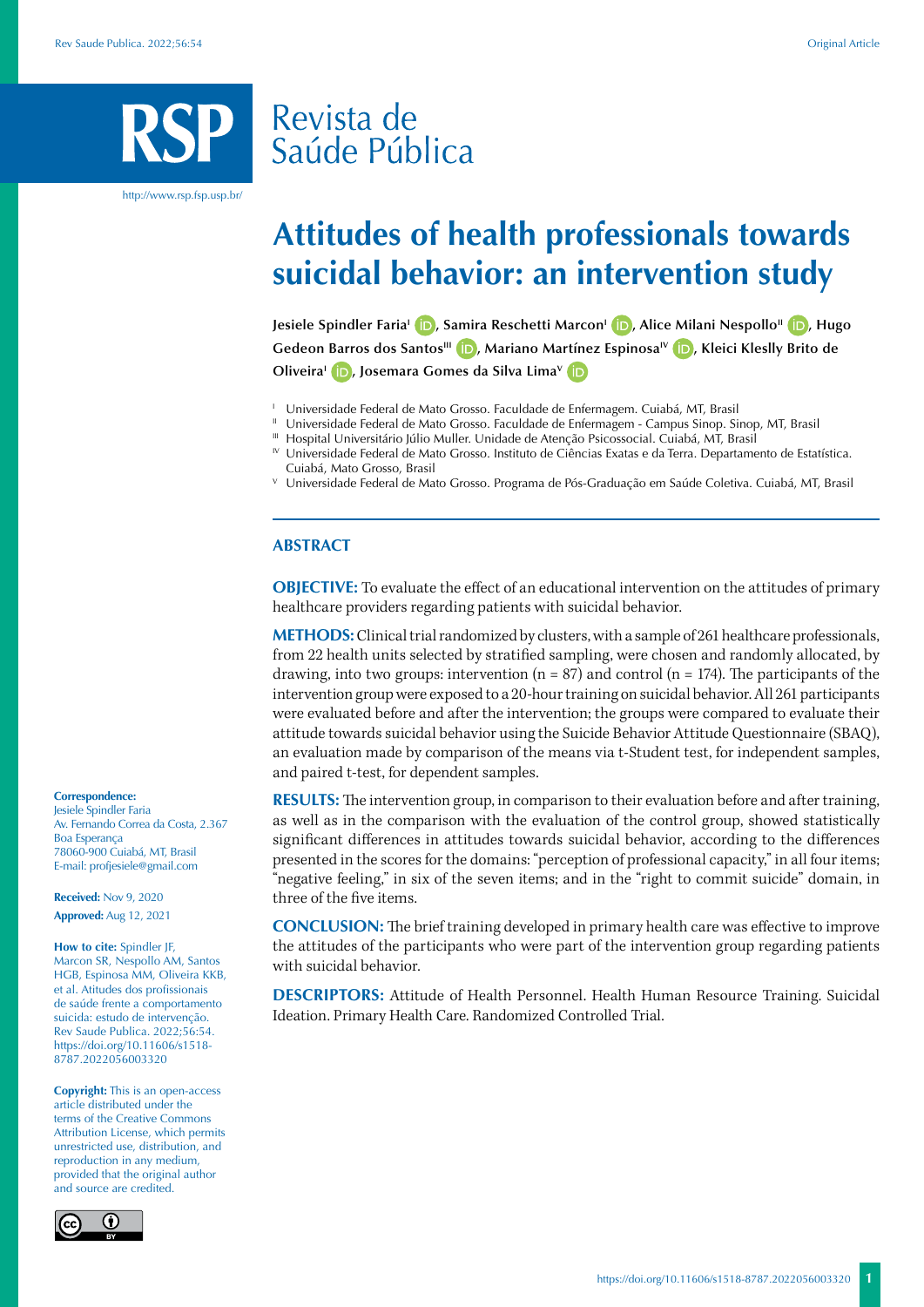## **INTRODUCTION**

Approximately 800,000 people commit suicide annually, which corresponds to a rate of 11.4 deaths per 100,000 inhabitants worldwide, being among the top ten death causes in all age groups<sup>1</sup>. Although the suicide mortality rate in some Western European countries has decreased in recent decades, other countries, such as Mexico, the United States, and Brazil, experienced an increase in cases during the same period<sup>2</sup>. According to national data, more than 10,000 Brazilians committed suicide, meaning 5.5 occurrences per 100,000 inhabitants, in 2015, and 6.5 deaths per 100,000 inhabitants, in 2016, proving an increase over the years<sup>3</sup>. Considering the magnitude of the problem, the World Health Organization – WHO recommends that the prioritization of suicide, both in the care offered and in the development of public health policies<sup>1</sup>. .

In this context, the mobilization of the health services is inevitable, since the primary care environment often provides the initial actions for mental health care<sup>4</sup>. This is directly related to the insufficient number of professionals in the psychosocial care network to meet this demand, especially in middle-income countries, such as Brazil, where the coverage of these services encompass only 10% of the individuals who need it<sup>4</sup>. .

A systematic review analyzed the contact individuals had with primary healthcare providers before committing suicide and the results showed that, on average, 80% sought the health service in the year prior to suicide and  $44\%$ , in the same month of death<sup>5</sup>. Similar findings were described in a Norwegian study that investigated the use of primary healthcare services in 4,926 suicide cases (subjects aged > 15 years) from 2007 to 2015. The results showed that approximately 90% of the individuals consulted a generalist professional in primary care in the year prior to suicide and up to 46.4% in their last month of life<sup>6</sup>. .

This suggests that professionals of this level of care are in a unique position to identify and intervene in subjects at suicidal risk, since primary health care is the first contact with the health network<sup>1-5</sup>. Most professionals, however, manifest negative attitudes when dealing with people with suicidal behavior<sup>7-10</sup>, commonly due to factors such as unpreparedness or difficulties in dealing with this demand, providing limited initial care, and often referring patients to other services<sup>9,10</sup>, compromising the quality of care provided.

An attitude can be defined as a set of cognitive, affective, and behavioral attributes. Therefore, attitude is an inclination of the individual – acquired socially, from personal experiences, and from personality factors – to act in a specific way in relation to certain people, objects, and situations $11$ .

In a meta-analysis that reviewed studies developed until 2018, negative attitudes, limited empathy, and some levels of hostility were observed from healthcare providers when attending to people with suicidal behavior. The data also indicated that training and professional qualification on how to deal with these cases promote more positive attitudes<sup>12</sup>. Corroborating these findings, subsequent studies observed a resistance in attending this clientele; care based on beliefs and stigmas; technical and routine activities prioritized over psychological support; deficient knowledge and skills; in addition to the need for training to facilitate therapeutic relationships $13-15$ .

Studies that propose to analyze the effects of educational strategies on the modification of attitudes, although scarce in the Brazilian and international literature, show a predominance in interventions that have the hospital environment as the targeted audience<sup>16-22</sup>.

Thus, this study questions: can the attitudes of primary healthcare providers be modified after professional training on dealing with suicidal behavior? To answer this question, our study aims to evaluate the effect of an educational intervention on the attitudes of primary healthcare providers regarding suicidal behavior.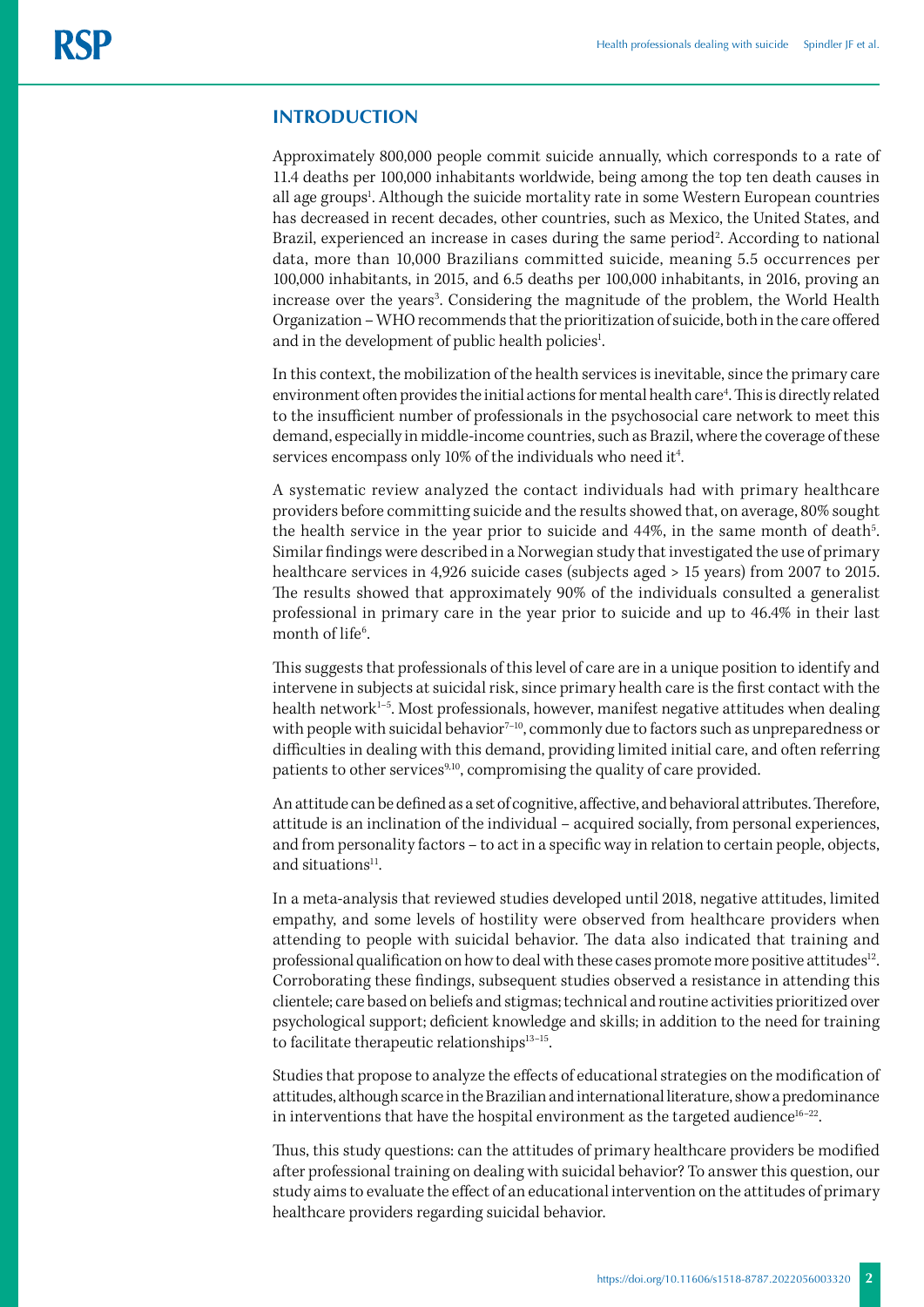#### **METHOD**

This is a two-arm parallel randomized controlled trial inscribed in the Brazilian Registry of Clinical Trials (ReBEC) under the code RBR-9pmjf5w.

Developed in the city of Cuiabá, from May to August 2017, in Family Health Strategy (FHS) units, structured by multidisciplinary teams, composed of at least one nurse, a general practitioner or family doctor, a nursing technician, and community health agents, and can also have an expanded team, including oral health professionals. The city of Cuiabá, in the state of Mato Grosso, has 70 FHS teams, 3 in the rural area of the municipality and 67 in the urban area, distributed in four regions: 24 units in the northern region, 21 in the southern, 11 in the eastern, and 11 in the western. Totaling 298 healthcare providers, including physicians, nurses, and nursing technicians; 697 community health agents; and 86 oral health professionals<sup>23</sup>.

The study population consisted of healthcare providers who functioned as physician, nurses, and nursing technicians; excluding from the study professionals from teams located in the rural area (since they composed the pilot test sample of this study), as well as health agents and oral health professionals (since the instrument used does not target these categories).

A probabilistic sampling was obtained by clustering and stratification; the sampling unit was the health team, composed of a group of professionals, which was stratified by regional health units.

To determine the number of subjects, a formula was used for paired data $24$ , in which the mean of the changes in attitude (pre- and post-intervention) and the standard deviations, obtained from a reference study, were determined<sup>25</sup>. A standard deviation of 2.92 was estimated, considering a minimum difference to be detected of 1.0, 95% confidence, and power of 0.80. Thus, the initial sample size adjusted for population ( $n = 298$ ) was 56 individuals. Since it is a cluster sampling design, a design effect factor was established at 1.22 and an estimated non-response rate was estimated at 22%, which resulted in a final sample of 87 individuals for the intervention group. For the control group, 1 for 2 was considered, i.e., 174 individuals.

The random selection of participants for the intervention and control groups was performed by cluster sampling and stratification proportional to the size of the population, considering the regions (north, south, east, west) as strata and the FHS teams as randomization units, in order to obtain adequate control and reduce methodological bias. The number of professionals selected in each region was defined by multiplying the fraction of professionals by the sample size (87). Subsequently, to define the number of teams to be drawn, the number of healthcare providers per stratum was divided by the number of teams (four), totaling 22 teams randomly drawn by statistical program (Table 1).

The Suicide Behavior Attitude Questionnaire (SBAQ), composed of clinical situations frequently experienced by healthcare providers, was used to identify the professional's attitude towards suicidal behavior<sup>26</sup>. This instrument is divided into factors relating to the feelings professionals have in relation to the patient with suicidal behavior, their self-perception on capacity for care, and the right to suicide. Investigating these factors allows for the positive or negative attitudes to be measured. According to the mean obtained by adding the values of each question and diving by the total number of questions in each domain, we can verify a more positive attitudes by the higher scores for the domain "Perception of professional capacity" and by the lower scores for the domains "Feelings towards the patient" and "Right to suicide<sup>26</sup>." To verify other variables, such as sociodemographic (age, gender, color, education), professional background (occupation, specializations, training in mental health), and professional practice (previous care to patients with suicidal behavior); a closed instrument was constructed, applied with the SBAQ.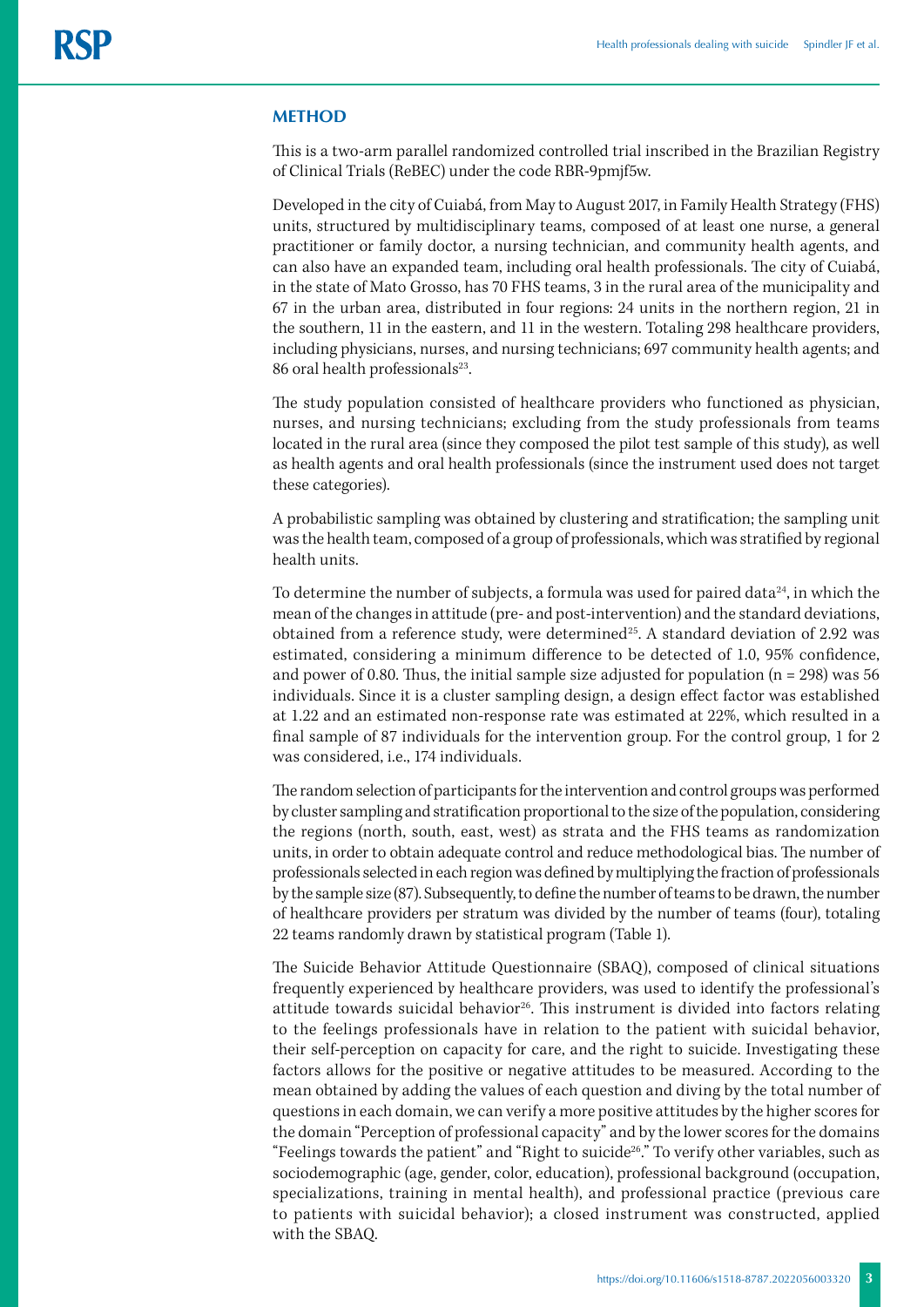| <b>Stratum</b>     | <b>Number of</b><br><b>FHS</b> teams | <b>Total</b><br>number of<br><b>Professionals</b> | $\frac{6}{6}$ | <b>Professionals</b><br>by team | <b>Number</b><br>of teams<br>selected | <b>Professionals</b><br>selected by<br>region |
|--------------------|--------------------------------------|---------------------------------------------------|---------------|---------------------------------|---------------------------------------|-----------------------------------------------|
| Northern<br>Region | 24                                   | 115                                               | 38.59         | $\overline{4}$                  | 8                                     | 26                                            |
| Southern<br>Region | 21                                   | 86                                                | 27.85         | $\overline{4}$                  | 7                                     | 19                                            |
| Eastern<br>Region  | 11                                   | 51                                                | 17.11         | $\overline{4}$                  | 4                                     | 12                                            |
| Western<br>Region  | 11                                   | 49                                                | 16.44         | $\overline{4}$                  | $\overline{4}$                        | 11                                            |
| <b>Total</b>       | 67                                   | 298                                               | 100           | 4                               | 22                                    | 68                                            |

**Table 1.** Strata, total FHS teams, number of professionals by region, professionals per team, selected teams, and total participating professionals. Cuiabá, state of Mato Grosso, Brazil, 2017.

FHS: family health strategy.

At first, all participating units were visited in order to inform about the study and apply the instruments. The professionals selected for the intervention group, were invited to participate in the intervention (training) in addition to answering the instruments (pre-test). The questionnaires were previously coded and allowed pairing, it did not allow, however, for the personal identification of the participants. The participants who were absent from the health unit at the first attempt were sought two more times, at different moments. Whenever possible and necessary, visits were scheduled.

Subsequently, the intervention group was offered a 20-hour training, aiming to improve the ability to recognize the degree of risk of an individual with suicidal behavior and to intervene; to learn strategies to care for and/or to refer individuals with suicidal behavior; and to recognize and improve one's own attitude towards a patient with suicidal behavior. The content was defined according to the manual of suicide prevention aimed at primary healthcare teams of the World Health Organization. The training was conducted by psychologists and researchers in Suicidology, with extensive clinical and pedagogical experience in this topic. Immediately after the end of the training, the SBAQ was reapplied to the intervention group (post-test). For the control group, no type of intervention was offered, and the post-test was reapplied later in the health units.

The expected primary outcome was a difference in the level of attitudes towards suicidal behavior between the beginning and end of the intervention, verified through the SBAQ, based on the increase of scores equal to or greater than 3%; the analysis was performed on the principle of intention to treat.

Figure shows the flowchart of participation of individuals involved in the clinical trial, from recruitment to the last evaluation. Of the 87 professionals who were initially exposed to the intervention, 69 (79.3%) participated in the last evaluation, and in the control group 88 (50.6%) remained for analysis. The losses in the study occurred due to refusal to remain in the study (n of the intervention group = 7, n of the control group = 11), incomplete filling of the instruments (n of the intervention group  $= 11$ , n of the control group  $= 37$ ), change of workplace or were not found (n of the control group = 38).

The distribution of the data was verified by the Shapiro-Wilk test. To compare the two groups, Pearson's chi-square homogeneity test, t-student test for two independent samples, and U-Mann Whitney test were used. Comparison within the pre- and postintervention group were performed by the paired t-test for dependent samples and by the Wilcoxon signed-rank test. The level of significance adopted was 5% for all tests. The research project was approved by the research ethics committee in accordance with Resolution 466/2012.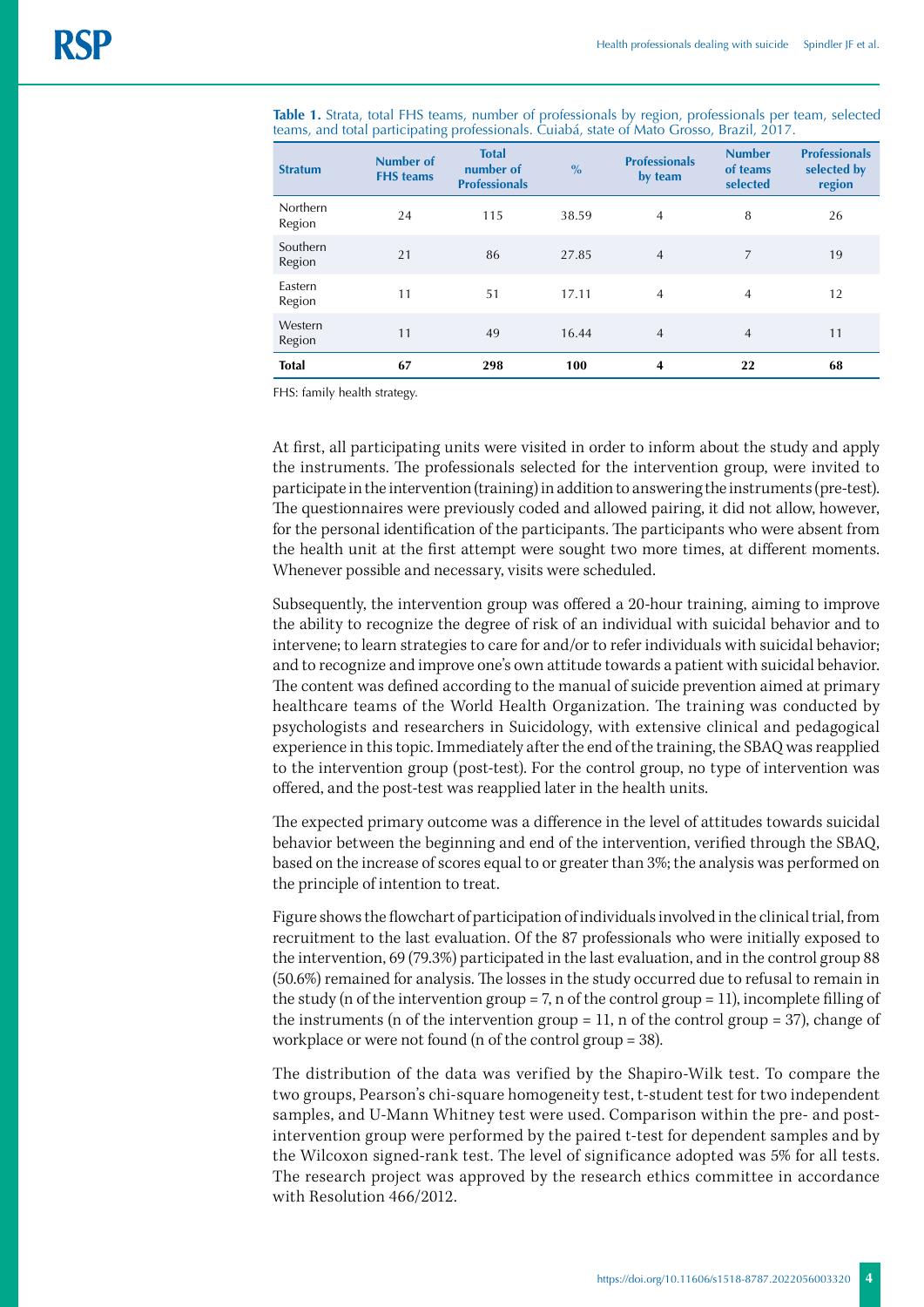

### **RESULTS**

The analysis of sociodemographic data, of previous training, and of attending to suicidal behavior (Table 2) showed no statistically significant difference between the groups.

Table 3 describes the attitudes of healthcare providers in the intervention group and the control group, pre- and post-test. The results did not reveal significant difference for most items of the SBAQ, between the groups in the pre-test, except for item Q17, which presented statistical significance with ranks mean (intervention group = 1.40; control group = 2.70; p-value < 0.001). However, in the evaluation performed after training, there were statistically significant differences between the two groups in all items of the factors "negative feelings towards the patient" and "perception of professional capacity." In "right to suicide" of the five items that make up the factor, items Q4, Q6, and Q16 underwent statistically significant changes (p-value < 0.05), however, questions Q3 and Q18 did not present significant changes  $(p-value = 0.131$  and  $p-value = 0.597$ , respectively).

Table 4 describes the attitudes of healthcare providers in the intervention group and the control group, pre- and post-test. In the factor "negative feelings in relation to the patient," we observed statistically significant gains in six of the seven items that make up the domain (Q2, Q5, Q9, Q13, Q15, and Q19). In question 17, the means of the pre-test,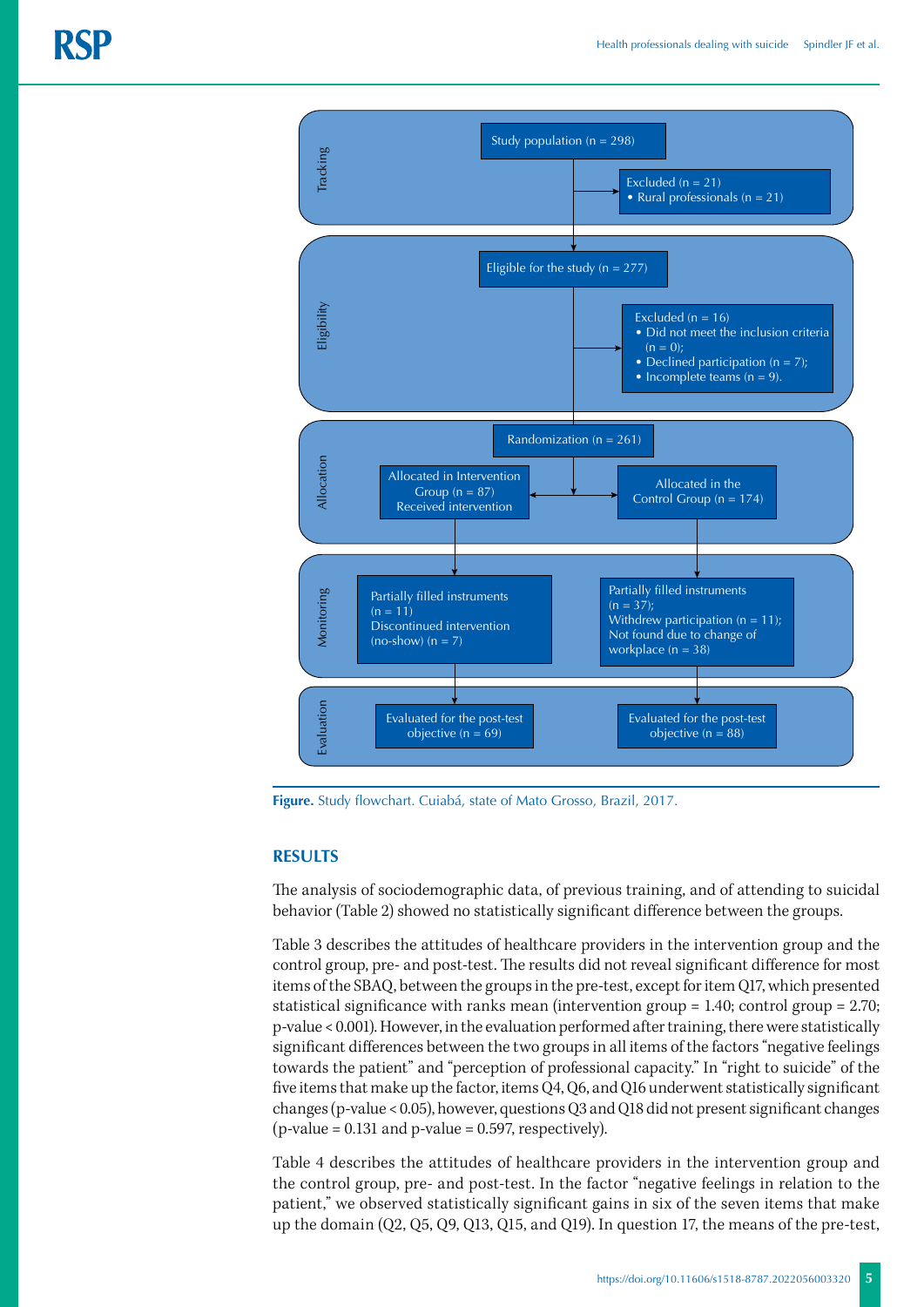| <b>Characteristics</b>                         | <b>Intervention</b><br><b>Group</b> | <b>Control</b><br>group | n(88)   | (%)  |  |
|------------------------------------------------|-------------------------------------|-------------------------|---------|------|--|
|                                                | n(69)                               | (%)                     |         |      |  |
| Age group                                      |                                     |                         |         |      |  |
| $20 - 39$                                      | 31                                  | 44.9                    | 31      | 35.2 |  |
| $40 - 59$                                      | 37                                  | 53.6                    | 49      | 55.7 |  |
| $60 - 79$                                      | $\mathbf{1}$                        | 1.4                     | 8       | 9.1  |  |
| Gender                                         |                                     |                         |         |      |  |
| Woman                                          | 60                                  | 87.0                    | 79      | 89.8 |  |
| Man                                            | 9                                   | 13.0                    | 9       | 10.2 |  |
| <b>Education Level</b>                         |                                     |                         |         |      |  |
| Without higher education                       | 11                                  | 15.9                    | 15      | 17.0 |  |
| With higher education                          | 58                                  | 84.1                    | 73      | 83.0 |  |
| Marital status                                 |                                     |                         |         |      |  |
| With a partner (married, stable union)         | 36                                  | 52.2                    | 57      | 64.8 |  |
| Without a partner (single, separated, widower) | 33                                  | 47.8                    | 31      | 35.2 |  |
| Religion                                       |                                     |                         |         |      |  |
| Yes                                            | 58                                  | 84.1                    | 79      | 89.8 |  |
| No                                             | 11                                  | 15.9                    | 9       | 10.2 |  |
| Occupation                                     |                                     |                         |         |      |  |
| Physician                                      | 17                                  | 24.6                    | 25      | 28.4 |  |
| Nurse                                          | 18                                  | 26.1                    | 24      | 27.3 |  |
| Nursing technician                             | 34                                  | 49.3                    | 39      | 44.3 |  |
| Mental health training                         |                                     |                         |         |      |  |
| Yes                                            | 27                                  | 39.1                    | 25      | 28.4 |  |
| No                                             | 42                                  | 60.9                    | 63      | 71.6 |  |
| Suicide training                               |                                     |                         |         |      |  |
| Yes                                            | $\, 8$                              | 11.6                    | 22      | 25.0 |  |
| No                                             | 61                                  | 88.4                    | 66      | 75.0 |  |
| Attended suicidal ideation                     |                                     |                         |         |      |  |
| Yes                                            | 51                                  | 73.9                    | 43      | 48.9 |  |
| No                                             | 18                                  | 26.1                    | 45      | 51.1 |  |
| Attended suicide attempts                      |                                     |                         |         |      |  |
| Yes                                            | 37                                  | 53.6                    | 45      | 51.1 |  |
| $\rm No$                                       | 32                                  | 46.4                    | 43      | 48.9 |  |
| Attended patients who have committed suicide   |                                     |                         |         |      |  |
| Yes                                            | 18                                  | 26.1                    | 20      | 22.7 |  |
| No                                             | 51                                  | 73.9                    | 68      | 77.3 |  |
| Have you ever thought of committing suicide    |                                     |                         |         |      |  |
| Yes                                            | 11                                  | 15.9                    | 11      | 12.5 |  |
| $\rm No$                                       | 58                                  | 84.1                    | $77 \,$ | 87.5 |  |
| Have you ever attempted suicide                |                                     |                         |         |      |  |
| Yes                                            | $\overline{2}$                      | 2.9                     | 9       | 10.2 |  |
| No                                             | 67                                  | 97.1                    | 79      | 89.8 |  |
| In your family has anyone attempted suicide    |                                     |                         |         |      |  |
| Yes                                            | 27                                  | 39.1                    | 20      | 22.7 |  |
| No                                             | 42                                  | 60.9                    | 68      | 77.3 |  |

**Table 2.** Sociodemographic, professional, and suicidal behavior characteristics of health professionals in the FHS units of Cuiabá, state of Mato Grosso, Brazil, 2017.

Continue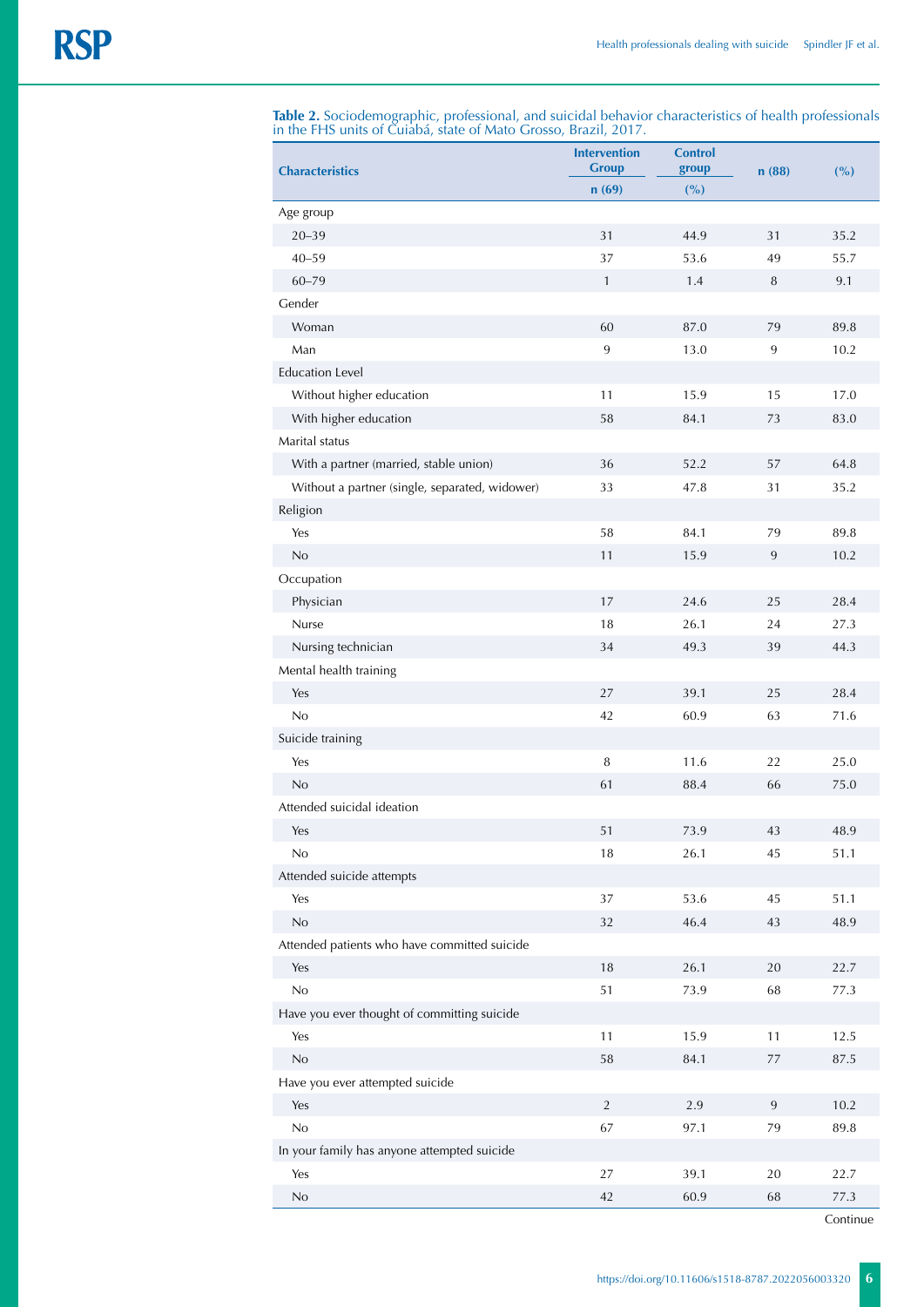#### **Table 2.** Sociodemographic, professional, and suicidal behavior characteristics of health professionals in the FHS units of Cuiabá, state of Mato Grosso, Brazil, 2017. Continuation

| In your family has anyone committed suicide      |    |      |    |      |  |  |
|--------------------------------------------------|----|------|----|------|--|--|
| Yes                                              | 12 | 17.4 | 9  | 10.2 |  |  |
| No                                               | 57 | 82.6 | 79 | 89.8 |  |  |
| Among your friends, has anyone attempted suicide |    |      |    |      |  |  |
| Yes                                              | 27 | 39.1 | 21 | 23.9 |  |  |
| No                                               | 42 | 60.9 | 67 | 76.1 |  |  |
| Among your friends, has anyone committed suicide |    |      |    |      |  |  |
| Yes                                              | 23 | 33.3 | 23 | 26.1 |  |  |
| No                                               | 46 | 66.7 | 65 | 73.9 |  |  |

FHS: family health strategy.

#### Table 3. Attitudes of the health professionals of the intervention group and of the control group, before and after training. Cuiabá, state of Mato Grosso, Brazil, 2017.

| <b>Factors</b>                                                                                                                  | <b>Intervention</b><br><b>Group</b><br>pre-test <sup>a</sup> | <b>Control</b><br>group<br>pre-test <sup>b</sup> | $p-valuec$ | <b>Intervention</b><br><b>Group</b><br>post-test <sup>d</sup> | <b>Control</b><br>group<br>post-test <sup>e</sup> | p-valuef   |
|---------------------------------------------------------------------------------------------------------------------------------|--------------------------------------------------------------|--------------------------------------------------|------------|---------------------------------------------------------------|---------------------------------------------------|------------|
| Factor 1. Feelings towards the patient                                                                                          |                                                              |                                                  |            |                                                               |                                                   |            |
| Those that keep threating to kill themselves usually do not go<br>through with it.                                              | 3.70                                                         | 4.55                                             | 0.020      | 0.10                                                          | 4.35                                              | < 0.01     |
| Deep down, I would rather not get too involved with patients who<br>attempted suicide.                                          | 1.00                                                         | 2.85                                             | 0.132      | 0.10                                                          | 2.00                                              | < 0.01     |
| I am afraid to ask about suicide ideas and end up inducing the<br>patient into it.                                              | 1.70                                                         | 3.00                                             | 0.337      | 1.00                                                          | 2.55                                              | < 0.01     |
| Deep down, sometimes it is even infuriating, because there is so<br>many people who want to live and that patient wants to die. | 1.70                                                         | 3.50                                             | 0.015      | 0.40                                                          | 3.80                                              | < 0.001    |
| One feels powerless in front of a person who wants to kill themselves.                                                          | 5.20                                                         | 5.70                                             | 0.524      | 2.20                                                          | 5.30                                              | < 0.001    |
| In the case of patients who are suffering greatly from a physical<br>illness, I find the idea of suicide more acceptable.       | 1.40                                                         | 2.70                                             | < 0.01     | 0.60                                                          | 2.80                                              | < 0.01     |
| If you really want to kill yourself, you do not keep trying to kill yourself.                                                   | 1.80                                                         | 1.85                                             | 0.376      | 0.10                                                          | 2.00                                              | ${}< 0.01$ |
| Factor 2. Perception of professional capacity                                                                                   |                                                              |                                                  |            |                                                               |                                                   |            |
| I feel like I can help someone who attempted suicide.                                                                           | 5.30                                                         | 5.35                                             | 0.914      | 8.25                                                          | 5.85                                              | < 0.01     |
| I feel I am capable to recognize when a patient is at risk of<br>committing suicide.                                            | 4.61                                                         | 4.31                                             | 0.479      | 8.65                                                          | 3.70                                              | < 0.01     |
| I think I have professional preparation to deal with patients at risk<br>of suicide.                                            | 2.50                                                         | 3.10                                             | 0.602      | 7.50                                                          | 3.00                                              | < 0.01     |
| I feel insecure to attend patients at risk of suicide.                                                                          | 5.60                                                         | 6.15                                             | 0.614      | 3.00                                                          | 6.45                                              | < 0.01     |
| Factor 3. Right to suicide                                                                                                      |                                                              |                                                  |            |                                                               |                                                   |            |
| After all, I think a person has the right to commit suicide.                                                                    | 0.60                                                         | 1.00                                             | 0.618      | 1.50                                                          | 1.00                                              | 0.131      |
| In the face of a suicide, I think: if someone had talked, the person<br>would have found another way.                           | 8.20                                                         | 8.10                                             | 0.934      | 9.50                                                          | 8.00                                              | ${}< 0.01$ |
| Life is a gift from God and only He can take away.                                                                              | 9.50                                                         | 10.00                                            | 0.009      | 8.00                                                          | 9.50                                              | 0.001      |
| Whoever has God in their heart will not try to kill themselves.                                                                 | 4.60                                                         | 5.30                                             | 0.442      | 1.60                                                          | 5.15                                              | 0.025      |
| When a person talks about ending their life, I try to get that out of<br>their head.                                            | 8.90                                                         | 8.35                                             | 0.132      | 9.00                                                          | 8.80                                              | 0.597      |

<sup>a</sup> Intervention Group evaluation prior to the intervention.

**b** Control Group evaluation prior to the intervention.

c significant p-value less than 0.05 obtained by student's t-test.

d Intervention group post-evaluation.

e Control group post-evaluation.

f significant p-value less than 0.05 obtained by the U-Mann Whitney test.

2.71, and post-test, 2.02 (p-value = 0.070), showed differences, but without statistical significance. Regarding the "perception of professional capacity" there were statistically significant changes for all four items of this factor, with p-value < 0.001. In "right to suicide,"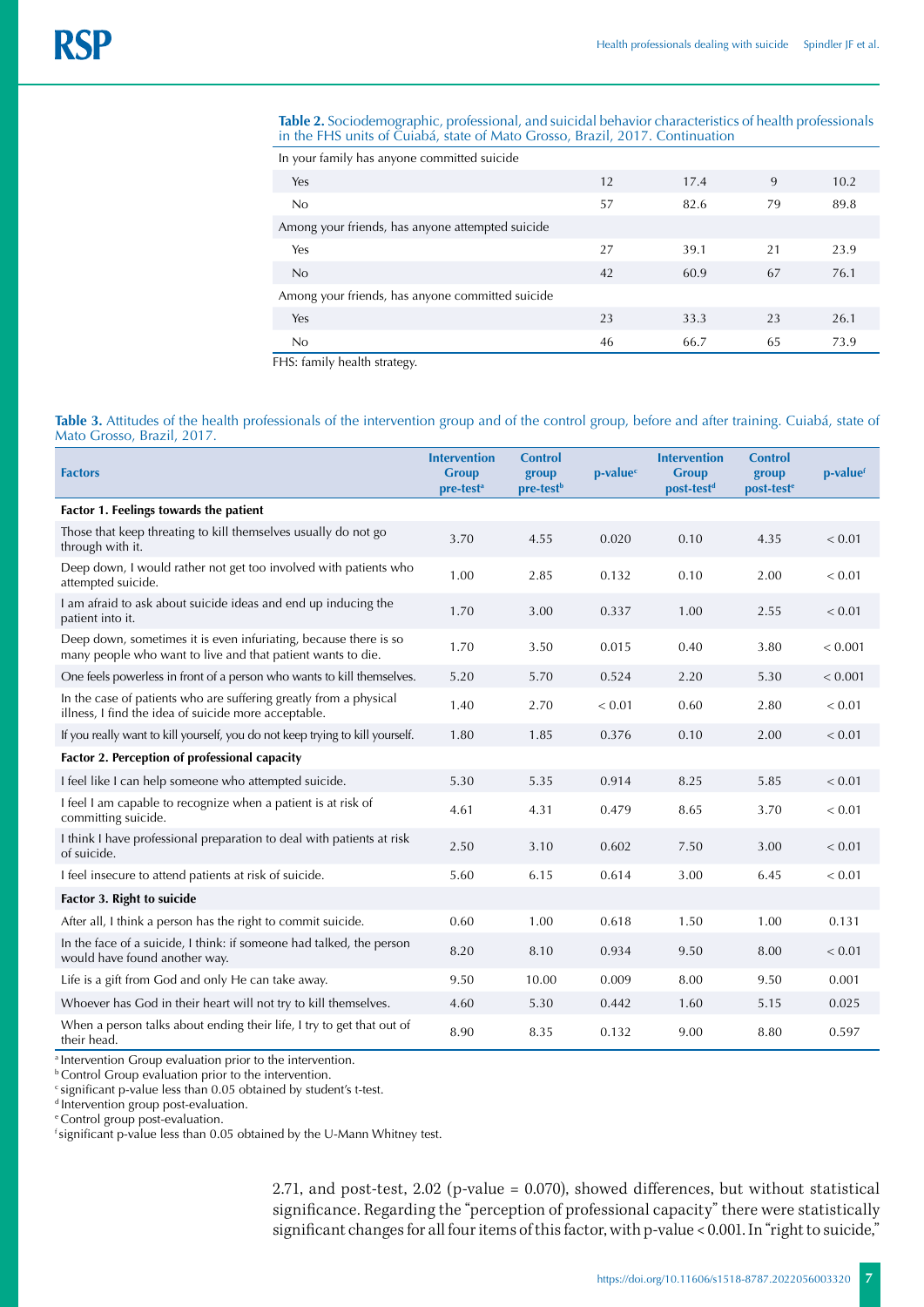**Table 4.** Attitudes of health professionals in the intervention group, before and after the professional training of the FHS in the municipality of Cuiabá, MT, Brazil, 2017.

| <b>Factors</b>                                                                                                                     | <b>Intervention</b><br><b>Group</b><br>pre-test <sup>a</sup> | <b>Group</b><br>intervention<br>post-test <sup>b</sup> | Z <sup>c</sup> | $\mathbf{p}^{\mathbf{d}}$ |  |  |  |
|------------------------------------------------------------------------------------------------------------------------------------|--------------------------------------------------------------|--------------------------------------------------------|----------------|---------------------------|--|--|--|
| Factor 1. Feelings towards the patient                                                                                             |                                                              |                                                        |                |                           |  |  |  |
| Those that keep threating to kill themselves usually do not.                                                                       | 3.56                                                         | 1.12                                                   | $-5.763$       | < 0.01                    |  |  |  |
| Deep down, I'd rather not get too involved with patients who<br>attempted suicide.                                                 | 2.13                                                         | 0.96                                                   | $-2.778$       | 0.005                     |  |  |  |
| I am afraid to ask about suicide ideas and end up inducing<br>the patient into it.                                                 | 2.90                                                         | 1.08                                                   | $-4.244$       | < 0.01                    |  |  |  |
| Deep down, sometimes it is even infuriating, because<br>there is so many people who want to live and that patient<br>wants to die. | 3.39                                                         | 1.26                                                   | $-4.787$       | < 0.01                    |  |  |  |
| One feels powerless in front of a person who wants to kill<br>themselves.                                                          | 5.29                                                         | 3.06                                                   | $-4.540$       | < 0.01                    |  |  |  |
| In the case of patients who are suffering greatly from a<br>physical illness, I find the idea of suicide more acceptable.          | 2.71                                                         | 2.02                                                   | $-1.814$       | 0.070                     |  |  |  |
| If you really want to kill yourself, you do not keep trying to<br>kill yourself.                                                   | 3.12                                                         | 0.96                                                   | $-5.462$       | < 0.01                    |  |  |  |
| Factor 2. Perception of professional capacity                                                                                      |                                                              |                                                        |                |                           |  |  |  |
| I feel like I can help someone who attempted suicide.                                                                              | 5.38                                                         | 8.28                                                   | $-6.323$       | < 0.01                    |  |  |  |
| I feel I am capable to recognize when a patient is at risk of<br>committing suicide.                                               | 4.61                                                         | 7.78                                                   | $-6.138$       | < 0.01                    |  |  |  |
| I think I have professional preparation to deal with patients at<br>risk of suicide.                                               | 3.53                                                         | 6.81                                                   | $-5.606$       | < 0.01                    |  |  |  |
| I feel insecure to attend patients at risk of suicide.                                                                             | 5.70                                                         | 3.55                                                   | $-4.206$       | < 0.01                    |  |  |  |
| Factor 3. Right to suicide                                                                                                         |                                                              |                                                        |                |                           |  |  |  |
| After all, I think a person has the right to commit suicide.                                                                       | 1.90                                                         | 2.58                                                   | $-1.719$       | 0.086                     |  |  |  |
| In the face of a suicide, I think: if someone had talked, the<br>person would have found another way.                              | 10.0                                                         | 7.93                                                   | $-3.580$       | < 0.01                    |  |  |  |
| Life is a gift from God, and only He can take away.                                                                                | 8.74                                                         | 7.04                                                   | $-4.399$       | < 0.01                    |  |  |  |
| Whoever has God in their heart will not try to kill themselves.                                                                    | 4.50                                                         | 3.25                                                   | $-3.278$       | 0.001                     |  |  |  |
| When a person talks about ending their life, I try to get that<br>out of their head.                                               | 8.27                                                         | 9.46                                                   | $-1.189$       | 0.234                     |  |  |  |

FHS: family health strategy.

<sup>a</sup> Intervention Group evaluation before the training.

**b** Intervention group evaluation after the training.

c Wilcoxon test for paired samples.

d p-value considered significant less than 0.05.

of the five items that make up the factor, items Q4, Q6, and Q16 underwent statistically significant changes (p-value < 0.005), however, questions Q3 and Q18 did not present significant changes (p-value = 0.086 and p-value = 0.234, respectively).

## **DISCUSSION**

The literature shows that the care given to patients with suicidal behavior can be influenced by several factors, among which are the attitudes of healthcare providers<sup>9,10,12-22, 25-29</sup>.

Attending to patients with suicidal behavior can lead to feelings of frustration, impotence, guilt, contempt, and anger18,27–29. Additionally, suicide behavior is surrounded by myths and beliefs, such as those that classify suicide attempts and threats as forms of seeking attention and not as actual intention, or even that people with this behavior are considered cowards<sup>9,30,31</sup>. An attitude is subject to change, which can be evidenced in our study; regarding the "feeling in relation to the patient," the post-intervention evaluation showed changes for all items in this domain. These findings demonstrated changes in the understanding of suicidal attempts and threats as potential risk factors and that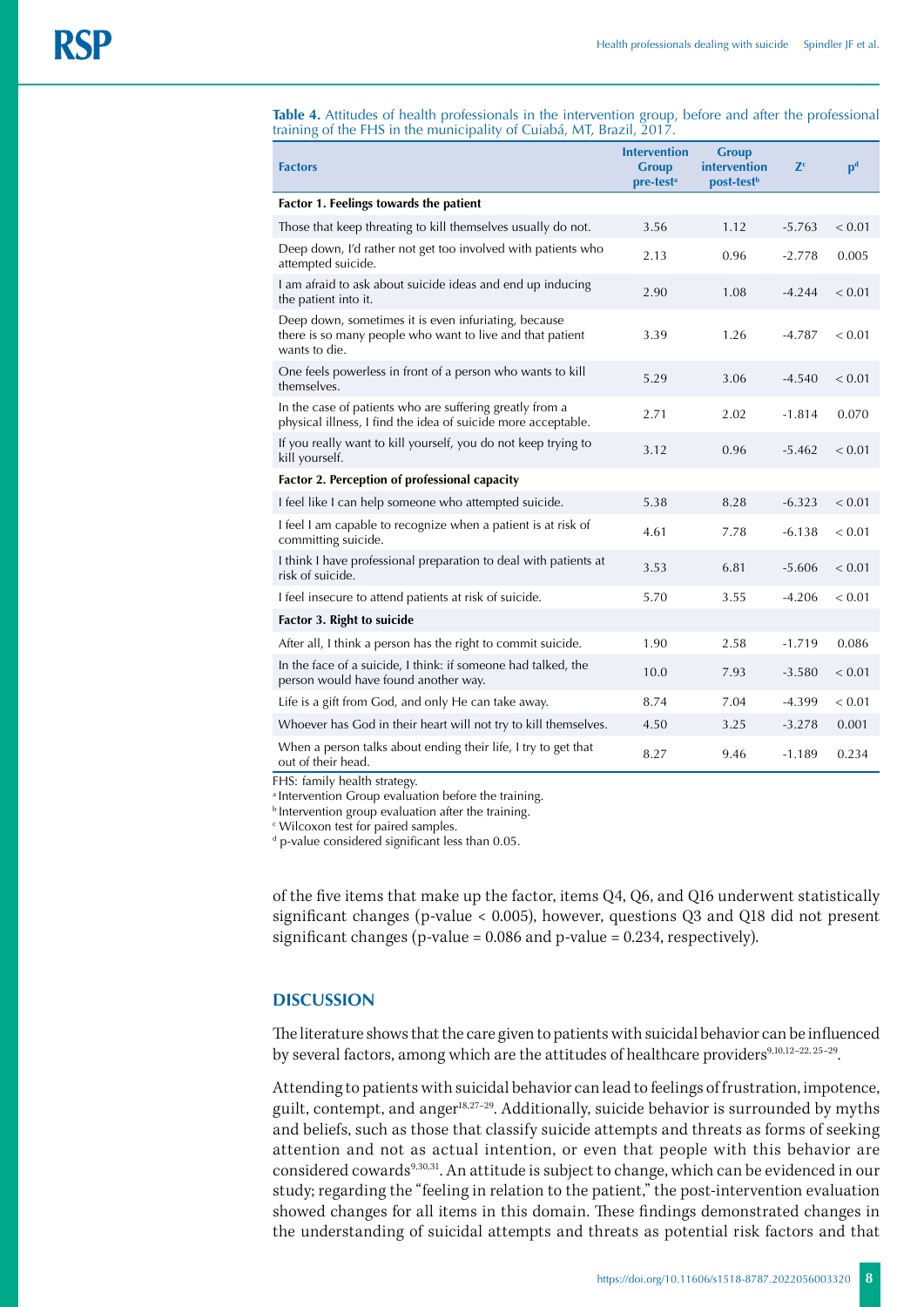people in these conditions are in intense suffering, providing a more empathic postures in relation to these patients.

The fact that the professional reacts negatively when attending to a patient with suicidal behavior may, among other aspects, be related to the training process that often does not provide tools for coping with situations of death, especially when associated with the subject's choice<sup>31</sup>. The lack of desire to live can be conflicting for professionals, since they are instructed to save lives. Thus, aspects such as overcoming the dilemmas of omnipotence and omniscience, which usually cause distress in these situations, were widely discussed in training.

Another aspect that was raised is that the feeling of anxiety, due to a possible error of conduct or evaluation, and the idea of responsibility over the patient's life can be expressed by the difficulty in establishing a bond or in the fear of talking about suicide for fear of inducing the patient to commit it<sup>32</sup>. However, the discussions generated during the training showed that the professionals were less elusive in getting involved and establishing bonds with patients who attempted suicide and presented a reduction in the feeling of impotence. This may explain the significant changes in the questionnaire responses in this factor.

Perceiving one's own negative feelings as defense mechanisms, considering death as part of human existence, and identifying the feelings involved in the process of death and dying were a part of the methodology employed and favored the understanding and modification of feelings among professionals. These findings corroborate the study developed with healthcare providers in which, after training, a significant reduction in negative feelings and better accuracy in risk assessment were found<sup>19</sup>.

On the "perception of professional capacity," the findings showed self-perception of greater capacity for care, better professional preparation, and confidence to deal with patients at risk of suicide. Similar results are found in a Japanese multicenter study that performed a two-hour intervention with 74 healthcare providers. There were significant increases in perceived skills, confidence, and attitude, as well as a greater competence in the assessment of suicidal risk, and more confidence in attending to patients in these conditions<sup>33</sup>.

A study conducted in Australia, in which 248 health professionals participated in a training on suicidal behavior, resulted in improved knowledge, more appropriate attitudes regarding expansion of communication capacity, and increased confidence in providing appropriate care<sup>21</sup>. The literature has emphasized that negative attitudes towards suicidal patients among healthcare providers may be more related to lack of knowledge and uncertainties in how to care for than to a specific hostility<sup>20</sup>. Thus, misinformation about suicide can perpetuate a mistaken approach.

Continuously updated knowledge, especially regarding the assessment of suicidal risk and treatment options, can decrease anxiety about failures and increase the perception of professional capacity. As professionals understand and fulfill their responsibilities in identifying, evaluating, and intervening therapeutically, performing professionally according to evidence, and planning the follow-up of a person at suicidal risk, they become aware that the factors related to professional skills and competences have been contemplated<sup>17</sup>.

Healthcare providers live alongside suffering, pain, fear, hopelessness, losses in various ways and often face the processes of death and dying. Feeling helpless and powerless is common in these situations. The belief that only cure or recovery characterizes as good care, emphasized during academic training and reiterated daily by the culture of therapeutic obstinacy, may contribute to professional insecurity when faced with situations that signal a possible self-inflicted death<sup>34</sup>.

Several authors also highlight the influence of organizational issues of the service, as well as the scarcity of physical structure and especially trained personnel, demonstrating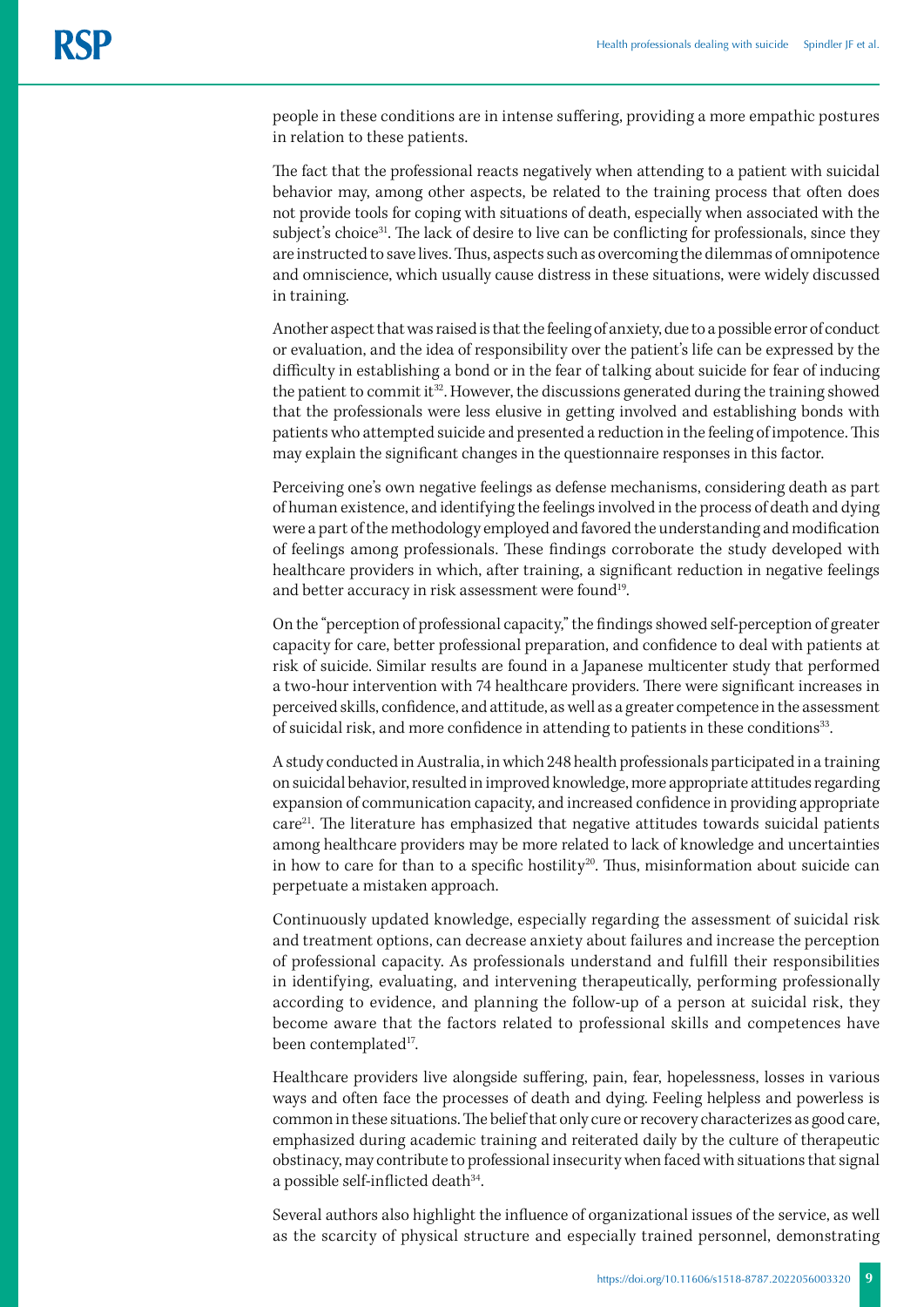the difficulties and fears of not having resources in the face of the unexpected. During the training, several factors such as those reported above were described as limiting an effective care, accompanied by feelings of insecurity, helplessness, and incompetence. It was emphasized, however, that the fear of error can be gradually replaced by the confidence to intervene when limits and potentials are recognized $17,21,35$ .

The third component investigated in our study refers to the "right to suicide," in which we observed changes in three of its five items, in the evaluation after intervention. However, one of the items in which no significant changes were observed was the statement: "despite everything, I think a person has the right to suicide." An Australian study described similar result after a one-day training: in which only 30% agreed with the right to commit suicide. According to the authors, these findings reflect the nature of the items that make up this factor (moral and religious beliefs) are deeply ingrained, with less expectation of modifications, even after an educational intervention $21$ .

A healthcare providers should not prioritize their individual principles and convictions when attending a person with suicidal behavior, with the risk of inducing them to adapt to social standards, based on their personal values and beliefs that may not be relevant to the patient, endangering the therapeutic bond necessary for care. Thus, the care provided cannot, in any way, intensify the feeling of guilt in the person with suicidal ideation or tendency and in their families<sup>34</sup>.

When asked about the possibility of changing a suicide intention by means of a conversation, significant positive effects were perceived after training. However, in the statement "when a person talks about ending their life, I try to get it out of their head," which assumes that the professional themselves are actively involved in the event, the results were not statistically significant. A possible explanation for this refers to the fact that, although the professional believes in the possibility of prevention using therapeutic communication, they do not recognize themselves as an essential element in this process.

Dealing with death triggers countless reactions in humans, among them the perception of finitude itself. Focusing on exclusively technical, bureaucratic, and routine issues when it comes to this theme is part of a posture of denying death, to the extent that it provides power to the healthcare provider and softens the feeling of impotence<sup>35</sup>. Focusing exclusively on the biological aspects and investing in technological resources as alternatives for prolonging life avoid, to some extent, not only contact with death but also a therapeutic communication that could give access to the patient's feelings. Thus, indirectly, healthcare providers avoid contact with their own death and with their own emotions<sup>34</sup>.

Refusing to speak or think about death is, in a way, comforting since it feeds a fantasy that death can be driven away by not manifesting it with either words or thoughts. The death of the other is characterized as an announcement and anticipation of one's own death – a threat – and suicide also translates into a mutilation within society by breaking its natural course, stirring the moral bases<sup>35</sup>.

Suicide, since it involves biological, cultural, and social aspects, demands that educational interventions comprise, in addition to clinical management, an understanding of the psychological distress factors that are involved, which are key elements for the therapeutic approach of the multidisciplinary team. Moreover, it is necessary to rethink suicide prevention strategies to provide knowledge that leads to a gaze less regulated by judgments and moral rules, so that the person who experiences this suffering can be welcomed in any context, allowing better conditions for recovery and social rehabilitation<sup>31</sup>.

This study presents as limitation the difficulty of comparative analyses with other interventions, both because they are scarce in the literature and because they differ substantially in relation to the target audience, content taught, teaching-learning methodologies, or forms of result analysis. However, our contributions lie in the type of experimental design that, by raising awareness to the role of the health professional and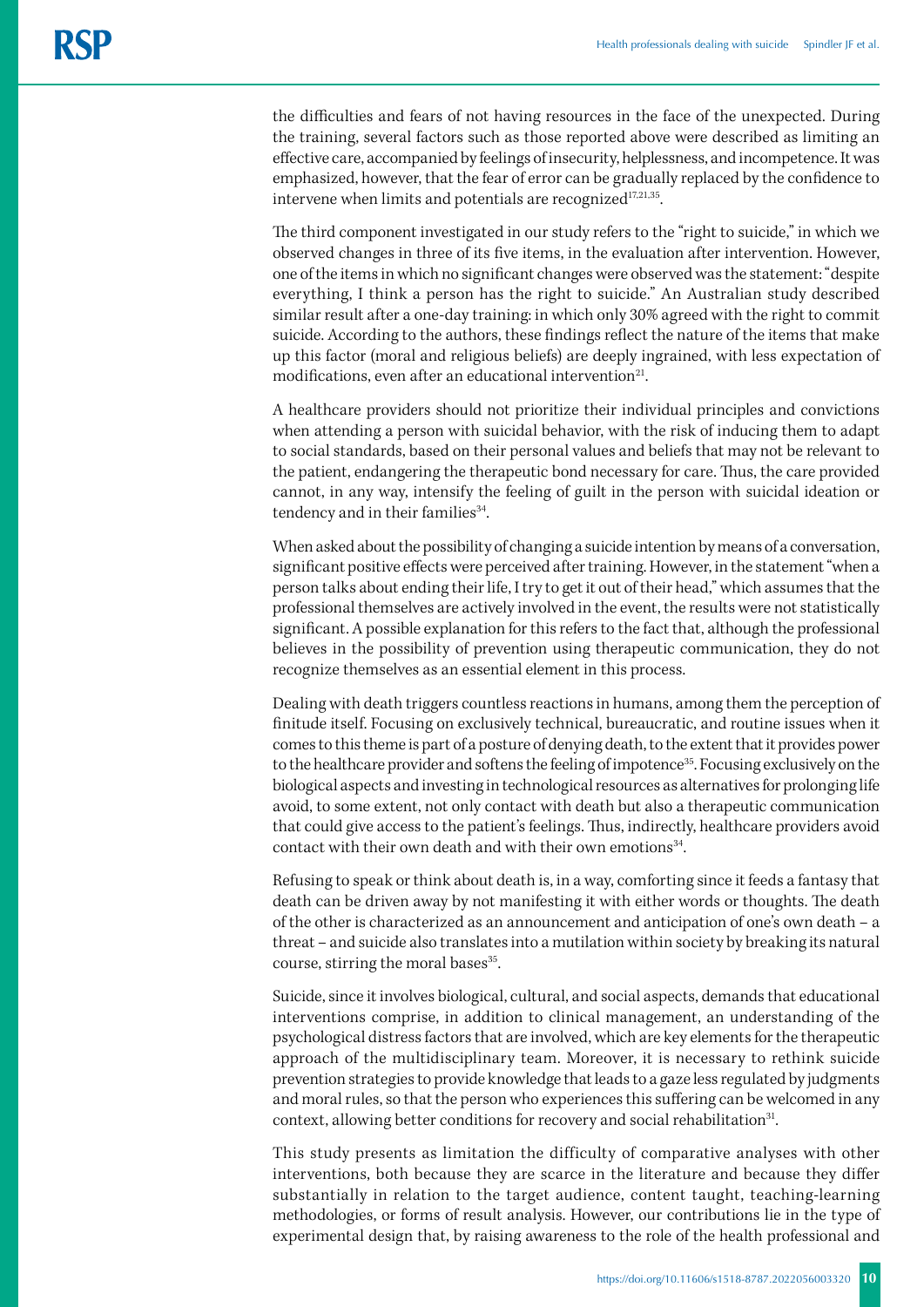to the improvement of knowledge about suicidal behavior, has promoted positive change in attitudes and allowed the perception of capacity and confidence to increase regarding the care for these patients, as suggested by the results.

More positive attitudes were observed among professionals towards suicidal behavior after the intervention. This finding contributes to the quality of care in primary care and reinforces the feasibility of training to prevent this condition in the population. Thus, the data evidenced are relevant both for scientific production and for the reality of the services within in the Brazilian Unified Health System.

The results found in this study are in line with the existing literature and collaborate with the current scientific panorama, as they provide support for the development of strategies that contribute to the reduction of the high rates of attempts and suicides in the country.

We suggest for new studies to conduct sequential evaluation or follow-up, observing whether such changes are sustained along the timeline; in addition to verifying the duration of educational intervention programs, aiming to optimize the time spent in such programs, as well as the contents addressed for validation of standardized educational material in order to test and replicate such results in other populations.

### **REFERENCES**

- 1. World Health Organization. Suicide data. WHO Press: Geneva (CH): WHO; 2019 [cited 2020 Mar 16]. Available from: [https://www.who.int/data/gho/data/themes/mental](https://www.who.int/data/gho/data/themes/mental-health/suicide-rates)[health/suicide-rates](https://www.who.int/data/gho/data/themes/mental-health/suicide-rates)
- 2. Alicandro G, Malvezzi M, Gallus S, La Vecchia C, Negri E, Bertuccio P. Worldwide trends in suicide mortality from 1990 to 2015 with a focus on the global recession time frame. Int J Public Health. 2019;64(5):785-95. https://doi.org/10.1007/s00038-019-01219-y
- 3. Ministério da Saúde (BR), Secretaria de Vigilância em Saúde. Perfil epidemiológico das tentativas e óbitos por suicidio no Brasil e a Rede de Atenção à Saúde. Bol Epidemiol. 2017 [cited 2020 Mar 16];40(30):1-14. Available from: https://www.gov.br/saude/pt-br/centraisde-conteudo/2017-025-perfil-epidemiologico-das-tentativas-e-obitos-por-suicidio-no-brasil-e-arede-de-aten-ao-a-sa-de-pdf
- 4. Cohen AA, Magnezi R, Weinstein O. Review and analysis of mental health reforms in several countries: implementation, comparison and future challenges. Ann Psychiatry Treat. 2020;4(1):13-24. https://doi.org/[10.17352/apt.000015](https://doi.org/10.17352/apt.000015)
- 5. Stene-Larsen K, Reneflot A. Contact with primary and mental health care prior to suicide: a systematic review of the literature from 2000 to 2017. Scand J Public Health. 2019;47(1):9-17. <https://doi.org/10.1177/1403494817746274>
- 6. Hauge LJ, Stene-Larsen K, Grimholt TK, Øien-Ødegaard C, Reneflot A. Use of primary health care services prior to suicide in the Norwegian population 2006-2015. BMC Health Serv Res. 2018;18:619. https://doi.org/10.1186/s12913-018-3419-9
- 7. Ferreira ML, Vargas MAO, Rodrigues J, Trentin D, Brehmer LCF, Lino MM. Comportamento suicida e atenção primária à saúde. Enferm Foco. 2019;9(4):1-15. <https://doi.org/10.21675/2357-707X.2018.v9.n4.1803>
- 8. Rosa NM, Dell Agnolo CM, Oliveira RR, Mathias TAF, Oliveira MLF. Tentativas de suicídio e suicídios na atenção pré-hospitalar. J Bras Psiquiatr. 2016;65(3):231-8. https://doi.org/10.1590/0047-2085000000129
- 9. Osafo J, Akotia CS, Boakye KE, Dickson E. Between moral infraction and existential crisis: exploring physicians and nurses' attitudes to suicide and the suicidal patient in Ghana. Int J Nurs Stud. 2018;85:118-25. https://doi.org/10.1016/j.ijnurstu.2018.05.017
- 10. Boukouvalas E, El-Den S, Murphy AL, Salvador-Carulla L, O'Reilly CL. Exploring health care professionals' knowledge of, attitudes towards, and confidence in caring for people at risk of suicide: a systematic review. Arch Suicide Res. 2019;24 Suppl 2:S1-31. <https://doi.org/10.1080/13811118.2019.1586608>
- 11. Richardson DC. Psicologia social para leigos. Rio de Janeiro: Alta Books; 2017. p. 67-112.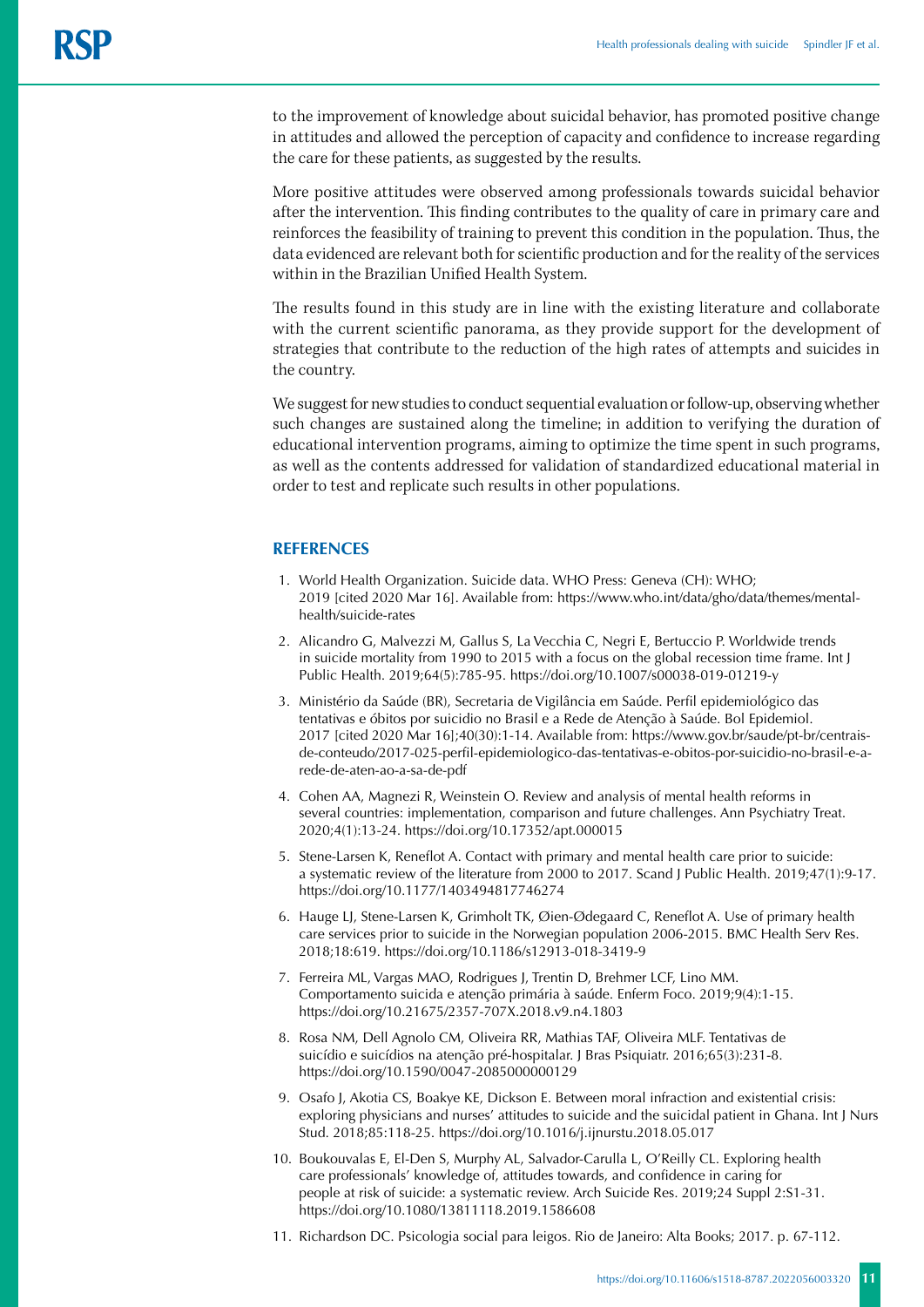- 12. Rayner G, Blackburn J, Edward KL, Stephenson J, Ousey K. Emergency department nurse's attitudes towards patients who self‐harm: a meta‐analysis. Int J Ment Health Nurs. 2019;28(1):40-53. <https://doi.org/10.1111/inm.12550>
- 13. Wee LH, Ibrahim N, Wahab S, Visvalingam U, Yeoh SH, Siau CS. Health-care workers' perception of patients' suicide intention and factors leading to it: a qualitative study. Omega (Westport). 2020;82(2):323-45. https://doi.org/10.1177/0030222818814331
- 14. Kumar N, Rajendra R, Majgi SM, Krishna M, Keenan P, Jones S. Attitudes of general hospital staff toward patients who self-harm in South India: a cross-sectional study. Indian J Psychol Med. 2016;38(6):547-52. https://doi.org/10.4103 / 0253-7176.194920
- 15. Vedana KGG, Magrini DF, Zanetti ACG, Miasso AI, Borges TL, Santos MA. Attitudes towards suicidal behavior and associated factors among nursing professionals: a quantitative study. J Psychiatr Ment Health Nurs. 2017;24(9-10):651-9. https://doi.org/10.1111/jpm.12413
- 16. Nakagami Y, Kubo H, Katsuki R, Sakai T, Sugihara G, Naito C, et al. Development of a 2-h suicide prevention program for medical staff including nurses and medical residents: a two-center pilot trial. J Affect Disord. 2018;225:569-76. <https://doi.org/10.1016/j.jad.2017.08.074>
- 17. Kullberg MLJ, Mouthaan J, Schoorl M, Beurs D, Kenter RMF, Kerkhof AJ. E-learning to improve suicide prevention practice skills among undergraduate psychology students: randomized controlled trial. JMIR Ment Health. 2020;7(1);e14623. https://[10.2196/14623](https://dx.doi.org/10.2196%2F14623)
- 18. Van Landschoot R, Portzky G, Van Heeringen K. Knowledge, self-confidence and attitudes towards suicidal patients at emergency and psychiatric departments: randomised controlled trial of the effects of an educational poster campaign. Int J Environ Res Public Health. 2017;14(3):304. <https://doi.org/10.3390/ijerph14030304>
- 19. Siau CS, Wee LH, Ibrahim N, Visvalingam U, Yeap LLL, Wahab S. Gatekeeper suicide training's effectiveness among Malaysian hospital health professionals: a control group study with a three-month follow-up. J Contin Educ Health Prof. 2018;38(4);227-34. https://doi.org/10.1097/CEH.0000000000000213
- 20. Ramberg IL, Di Lucca MA; Hadlaczky G. The impact of knowledge of suicide prevention and work experience among clinical staff on attitudes towards working with suicidal patients and suicide prevention. Int J Environ Res Public Health. 2016;13(2):195. https://doi.org/10.3390/ijerph13020195
- 21. Ferguson M, Dollman J, Jones M, Cronin K, James L, Martinez L, Procter N. Suicide prevention training - Improving the attitudes and confidence of rural Australian health and human service professionals. Crisis. 2018;40(1):15-26. <https://doi.org/10.1027/0227-5910/a000524>
- 22. Holmes G, Clacy A, Hermens DF, Lagopoulos J. The long-term efficacy of suicide prevention gatekeeper training: a systematic review. Arch Suicide Res. 2021;25(2):17-207. <https://doi.org/10.1080/13811118.2019.1690608>
- 23. Prefeitura de Cuiabá (MT), Departamento de Atenção Básica. Unidades de Saúde Cuiabá/MT, Competência: Dezembro de 2016 [cited 2018 Jun 10]. Cuiabá, MT; 2018. Available from: https://www.cuiaba.mt.gov.br/imprime.php?cid=8138&sid=21824. Carneiro AV. Cálculo da dimensão da amostra em estudos clínicos: princípios metodológicos básicos. Rev Port Cardiol. 2003;22(12):1513-21.
- 24. Carneiro AV. Calculo da dimensao da amostra em estudos clinicos: principios metodologicos basicos. Rev Port Cardiol. 2003;22(12):1513-21.
- 25. Cais CFS, Silveira IU, Stefanello S, Neury JB. Suicide prevention training for professionals in the public health network in a large Brazilian city. Arch Suicide Res. 2011;15(4):384-9. https://doi.org/10.1080/13811118.2011.616152
- 26. Botega NJ, Reginato DG, Silva SS, Cais CFS, Rapeli CB, Mauro MLF, et al. Nursing personnel attitudes towards suicide: the development of a measure scale. Rev Bras Psiquiatr. 2005;27(4):315-8. <https://doi.org/10.1590/S1516-44462005000400011>
- 27. Patel R, Mehta R, Dave K, Chaudhary P. Effectiveness of gatekeepers' training for suicide prevention program among medical professionals and medical undergraduate students of a medical college from Western India. Ind Psychiatry J. 2021;30(2):217. https://doi.org/10.4103/ipj.ipj\_31\_21
- 28. Moraes SM, Magrini DF, Zanetti ACG, Santos MA, Vedana KGG. Attitudes and associated factors related to suicide among nursing undergraduates. Acta Paul Enferm. 2016;29(6):643-9. <https://doi.org/10.1590/1982-0194201600090>